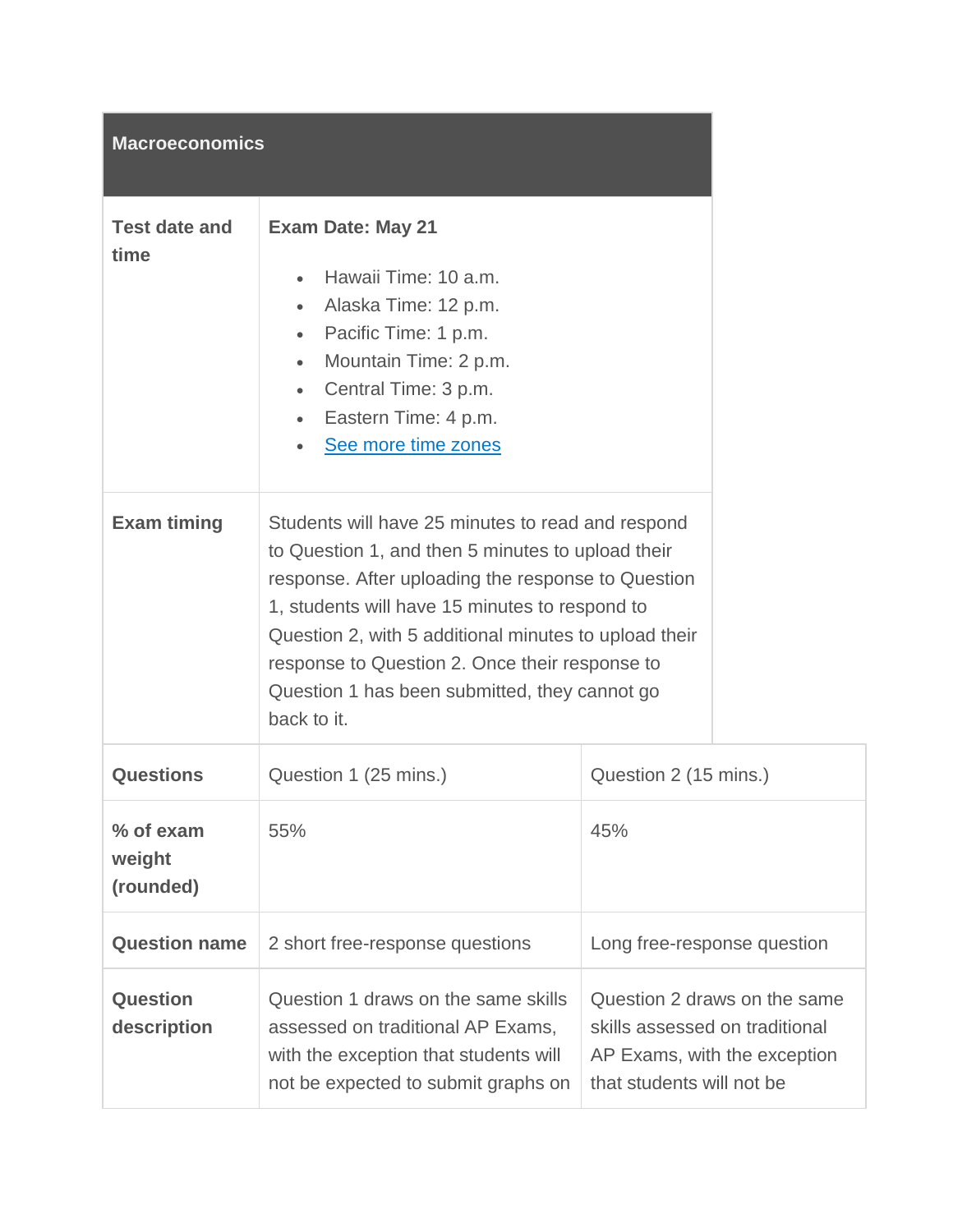| <b>Macroeconomics</b>                                                                                                 |                                                                                                                                                                                                                                                                                                                                         |                                                                                                                                                                                                  |
|-----------------------------------------------------------------------------------------------------------------------|-----------------------------------------------------------------------------------------------------------------------------------------------------------------------------------------------------------------------------------------------------------------------------------------------------------------------------------------|--------------------------------------------------------------------------------------------------------------------------------------------------------------------------------------------------|
|                                                                                                                       | the 2020 exam. The content of the<br>exam is restricted to what is covered<br>in Units 1–5 of the course; Unit 6 will<br>not be assessed on this year's<br>exam.                                                                                                                                                                        | expected to submit graphs on<br>the 2020 exam. The content of<br>the exam is restricted to what is<br>covered in Units 1–5 of the<br>course; Unit 6 will not be<br>assessed on this year's exam. |
| <b>Corresponding</b><br>free-response<br>question (FRQ)<br>type in the<br>course and<br>exam<br>description<br>binder | Question 1 is equivalent to a<br>combination of 2 short questions like<br>FRQ 2 and FRQ 3.                                                                                                                                                                                                                                              | FRQ 1                                                                                                                                                                                            |
| <b>Units eligible</b><br>for 2020 exam                                                                                | Units $1-5$                                                                                                                                                                                                                                                                                                                             |                                                                                                                                                                                                  |
| <b>Units not</b><br>included in<br><b>2020 exam</b>                                                                   | Unit 6                                                                                                                                                                                                                                                                                                                                  |                                                                                                                                                                                                  |
| <b>Other course-</b><br>specific info                                                                                 | While students will not need to submit graphs<br>on the 2020 exam, we encourage students to<br>have scrap paper available, as sketching out<br>a graph may be helpful in answering the<br>questions.<br>As on the traditional exam, questions on the<br>2020 AP Macroeconomics Exam are<br>designed such that required calculations can |                                                                                                                                                                                                  |

a sa mga bayan ng mga sangayon ng mga sangayon ng mga sangayon ng mga sangayon ng mga sangayon ng mga sangayon